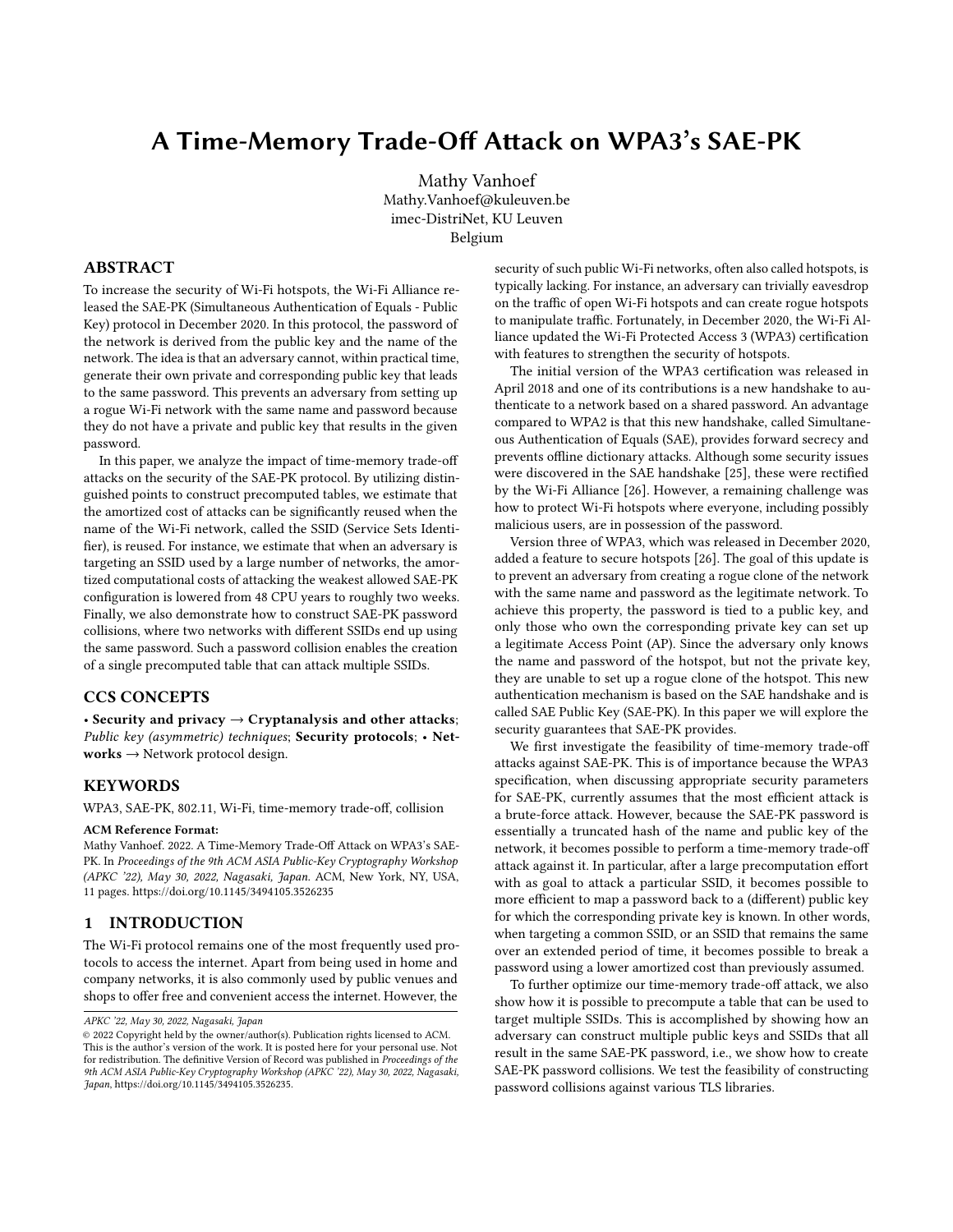Our attacks can be mitigated by using unique SSIDs. Alternatively, the discovered weaknesses can also be mitigated by using an SAE-PK password of at least 16 characters, or by using a password with a higher security level, i.e., by setting the Sec parameter of the SAE-PK password to 5.

To summarize, our contributions are:

- We highlight the reuse of SSIDs between different networks, and show how to construct time-memory lookup tables for SAE-PK when SSIDs are reused (Section [3\)](#page-3-0).
- We show how to crease password collisions, allowing one to build a single table to attack multiple SSIDs (Section [4\)](#page-5-0).
- We propose and discuss defenses against the weaknesses that we identified (Section [5\)](#page-8-0).

To explain our contributions we first introduce the necessary background information in Section [2.](#page-1-0) Finally, we discuss related work in Section [6](#page-9-2) and conclude in Section [7.](#page-9-3)

# <span id="page-1-0"></span>2 BACKGROUND

In this section we first introduce WPA3 and the SAE handshake. We then explain the SAE-PK extension that secures hotspots by tying a public key to a password. Finally, we will give an introduction to time-memory trade-off attacks.

## 2.1 Simultaneous authentication of equals (SAE)

The first version of WPA3 mandates support of the Simultaneous Authentication of Equals (SAE) handshake which is also known as the Dragonfly handshake [\[26\]](#page-9-1). Unlike the 4-way handshake of WPA2, the SAE handshake provides forward secrecy and defends against offline dictionary attacks. When using SAE, the administrator picks a password of at least 5 characters, and distributes this password to all users of the network. The password can only be given to trusted users, since anyone that possess the password can set up a rogue network with the same SSID and password.

Figure [1](#page-1-1) illustrates that messages that are exchanged when a client uses SAE to connect to an Access Point (AP). First, the client transmits probe requests, and nearby APs will reply using probe responses. These probe responses contain various properties of the network, including the SSID of the network. After this network discovery phase, the SAE handshake starts, where in the first phase of the handshake the client and AP use Auth-Commit messages to exchange a random scalar and element. The exchanged scalar and element are combined with the password to derive a fresh master key. In the second phase of the SAE handshake, the client and AP use Auth-Confirm messages to exchange confirm elements that are used to assure that both endpoints generated the same master keys. Finally, after the SAE handshake, the client associates and performs a 4-way handshake to derive fresh data protection keys.

## <span id="page-1-3"></span>2.2 SAE public key (SAE-PK)

To secure hotspots, version three of the WPA3 certification added the SAE Public Key (SAE-PK) protocol [\[26\]](#page-9-1). The idea behind this protocol is that the password of the network is tied to a specific public key. This means that the network administrator no longer picks a password manually, but instead a password is derived from the public key's fingerprint. When a client now connects to the network, the AP will transmit the public key  $pk$  to the client, and the

<span id="page-1-1"></span>

Figure 1: Illustration of the SAE-PK handshake. It adds the parameters and steps in bold to the SAE handshake, so clients can verify the authenticity of hotspots using public keys.

client will compare the fingerprint of the received public key to the fingerprint encoded in the password. Only when these fingerprints match, and a given value is properly signed by the AP using the corresponding private key, will the client continue connecting. In the case of SAE-PK, the data that must be signed by the AP is called the KeyAuth field, which among other things contains the public key, the client's and AP's random scalar and element (see the Auth-Commit messages in Fig [1\)](#page-1-1), and the MAC addresses of the client and AP. This assures that the KeyAuth field and its signature is unique for each SAE-PK handshake. The signature itself is made using the Elliptic Curve Digital Signature Algorithm (ECDSA), meaning that only public keys based on elliptic curves are supported by SAE-PK.

2.2.1 SAE-PK fingerprint. To generate the SAE-PK password, a fingerprint is first derived from the public key, SSID, and from a random modifier. This fingerprint is then encoded into a humanreadable SAE-PK password (see Section [2.2.2\)](#page-2-0). Algorithm [1](#page-2-1) illustrates how the fingerprint is calculated, and we will represent this algorithm using the function  $PKHash_{\theta,\ell}(pk, SSID, M)$ . The first argument  $pk$  is the public key of the network. The second argument is the SSID of the network, which acts as a salt to assure that each network has a different fingerprint even when they use the same public key. The third argument is a 32-byte integer which is initialized to a random value and called the modifier [\[26\]](#page-9-1). This modifier is incremented until the hash function

<span id="page-1-2"></span>
$$
Hash(SSID \parallel M \parallel pk)
$$
 (1)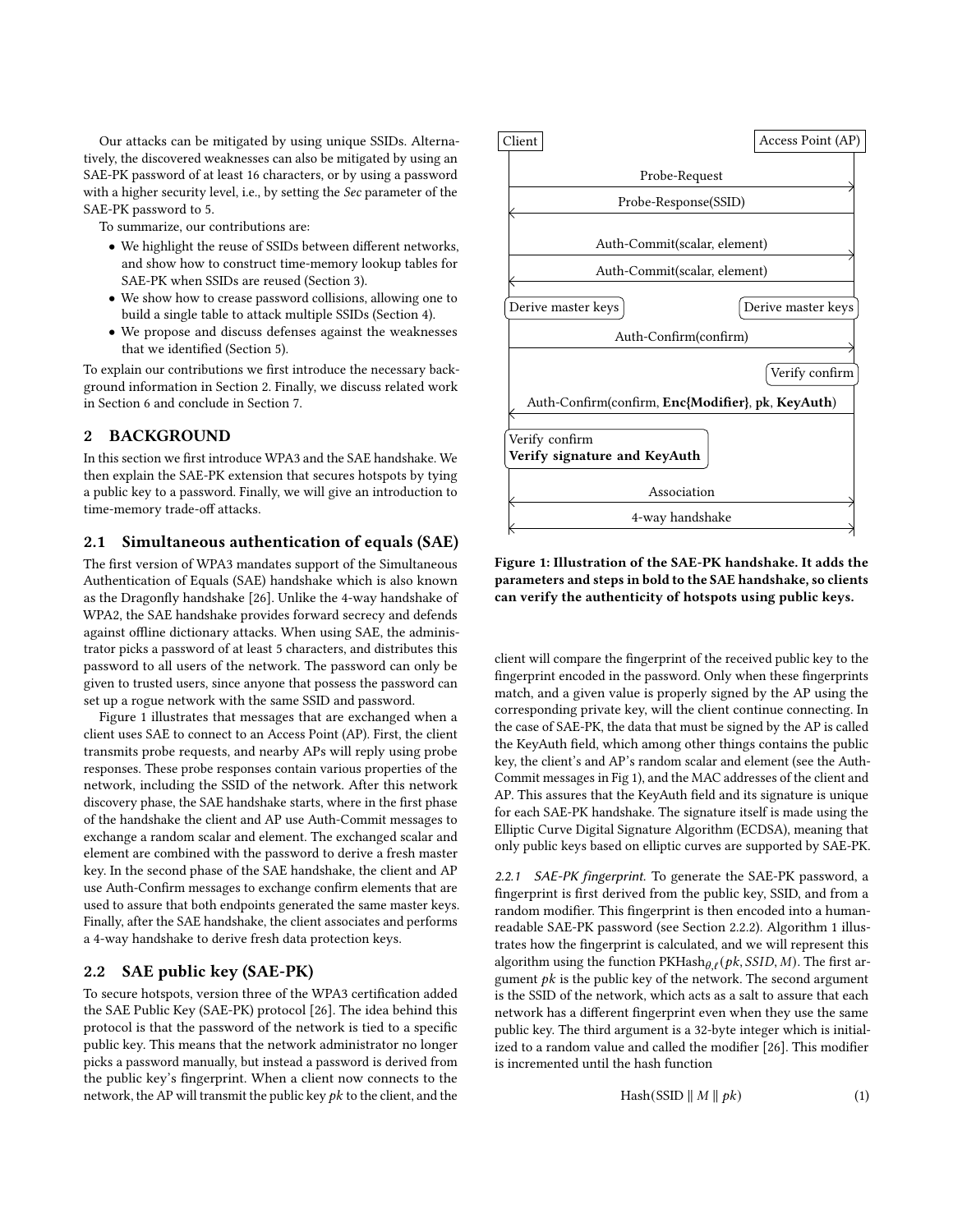Algorithm 1: Create a fingerprint of an SSID and public key. The algorithm is denoted by  $PKHash_{\theta,\ell}(pk, \text{SSID}, M)$ . Parameters  $\theta$  and  $\ell$  are dropped when clear from context.

<span id="page-2-1"></span>Input:  $pk$ : Public key to calculate a fingerprint for SSID: Network to calculate a fingerprint for : Starting modifier (by default a random value)  $\theta$  : Number of internal digest bits that must be zero

 $\ell$ : Length in bits of the returned fingerprint Returns: Fingerprint of the SSID and public key which can be easily converted into an SAE-PK password.

for  $i = 0$  to  $2^{128} - 1$  do  $d \leftarrow$  Hash(SSID ||  $M + i$  ||  $pk$ )  $\triangleright M + i$  is in big-endian if log<sub>2</sub>(*d*) < 128 − *θ* then  $\triangleright$  Are first *θ* bits zero? | **return**  $L(d, \theta, \theta + \ell)$  ⊳ Remove the first  $\theta$  bits  $i \leftarrow i + 1$ return false ⊲ Should never get here in practice

returns an output whose first  $\theta$  bits are zero. When constructing the input to the above hash function, the modifier  $M$  is encoded in big-endian, the public key  $pk$  is encoded according to RFC 5480 [\[21\]](#page-9-4), and ∥ denotes the concatenation of binary strings. Once a modifier has been found that results in an output where the first  $\theta$  bits are zero, these first  $\theta$  bits are dropped, and the next  $\ell$  bits are returned. That is, in Algorithm [1,](#page-2-1) the function  $L(d, \theta, N)$  extracts bits  $\theta$  to N of the bit string  $d$  starting from the left. The hash function that is used depends on the length of the public key [\[26\]](#page-9-1). In the current version of the 802.11 standard this is either SHA2-256, SHA2-384, or SHA2-512 [\[2,](#page-9-5) §Table 12-1]. The parameters  $\theta$  and  $\ell$  control the security of the fingerprint and are further discussed below.

When a client connects to a network using SAE-PK, the AP will transmit the modifier  $M$  to the client in the Auth-Confirm message (see Figure [1\)](#page-1-1). To prevent an outsider from learning the modifier value, it is encrypted using the negotiated master keys. This means that an adversary who observes a SAE-PK handshake will only learn the public key of the network, which, on its own, is insufficient to derive the SAE-PK password. This assures that the SAE-PK password remains unknown to outsiders.

<span id="page-2-0"></span>2.2.2 Human-readable SAE-PK password. To use Algorithm [1](#page-2-1) to generate a fingerprint, the network administrator first has to pick a value for two security parameters called Sec and  $\lambda$  [\[26\]](#page-9-1). Valid values for Sec are either 3 or 5, and valid values for  $\lambda$  are 12, 16, 20, and so on. These two parameters are converted to the arguments  $\theta$  and  $\ell$ of PKHash as follows:

$$
\theta = 8 \cdot \text{Sec} \tag{2}
$$

$$
\ell = 19 \cdot \frac{\lambda}{4} - 5 \tag{3}
$$

In other words, when using  $Sec = 3$ , the output of the hash operation in [\(1\)](#page-1-2) must start with 24 zero bits, while with  $\textit{Sec} = 5$ , the output must start with 40 zero bits.

The resulting output  $d$  of PKHash $\theta$ , is then encoded into alphanumeric characters as follows. First, let  $Sec_{1b}$  be equal to one when  $Sec = 3$ , and otherwise, when  $Sec = 5$ , then  $Sec<sub>1b</sub>$  equals zero. The bit  $Sec_{1b}$  is prepended to the fingerprint  $d$  and also inserted

between every 19 bits of the fingerprint. For example, assume that  $\lambda = 8$ , Sec = 3, and that the output *d* of PKHash in binary is:

#### $d = 100000000111111110000000011111111$

Since we picked  $Sec = 3$ , we know that  $sec_{1b} = 1$ , and inserting this bit in the appropriate places gives:

#### 11000000001111111100100000011111111

By inserting  $\sec_{1b}$  in this manner, the receiver of the password reliably learns the parameter Sec that was used to generate the fingerprint. This intermediate bitstring, with the inserted  $sec_{1b}$  bits, is then appended with 5 bits that function as a checksum, resulting in the bitstring ′ . In our example, this leads to the following output:

# ′ = 1100000000111111110010000001111111100000

The 5-bit checksum is calculated using the Verhoeff algorithm [\[26\]](#page-9-1). Finally, d' is encoded into alphanumeric characters using the base32 encoding function as defined in RFC 4648, and every group of four characters is split using a hyphen character [\[13,](#page-9-6) [26\]](#page-9-1). In our example, the resulting alphanumeric password for the SAE-PK network is:

#### ya74-qh7a

Notice that the parameter  $\lambda$  corresponds to the number of characters that are required to encode the resulting SAE-PK password. In practice, an SAE-PK password must be at least 12 characters, since  $\lambda$  must be equal or higher than 12 [\[26\]](#page-9-1).

2.2.3 Security of SAE-PK. The WPA3 certification contains a security analysis, where the effort needed to attack various SAE-PK passwords is estimated. An attack is considered successful when the adversary can find a modifier  $M$  and public key (for which the private key is known) that results in a given password. When targeting a network that uses  $\lambda = 12$  and  $Sec = 3$ , which is the lowest allowed security setting, it is estimated that attacking a single SAE-PK password takes roughly 48 CPU years when using a hash miner capable of 50 TeraHashes per second. In this analysis, it is assumed that the adversary carries out a brute-force search for a modifier  $M$  and public key that results in a given SAE-PK password.

2.2.4 Packet formats. Note that when the public key  $pk$  is sent to the client in the Auth-Confirm frame (see Figure [1\)](#page-1-1), the public key is transported using the FILS Public Key element [\[26\]](#page-9-1). This element is defined in the 802.11 standard [\[2,](#page-9-5) §9.4.2.180] and places no restrictions on how the public key is encoded. This will become important in Section [4](#page-5-0) when constructing password collisions.

#### <span id="page-2-2"></span>2.3 Time-memory trade-off attacks

Brute-force search attacks require either a large amount of (parallel) computational power or take a substantial amount of time to complete. In case the attack is performed multiple times, it is typically possible to precompute information so that subsequent attacks can be carried out faster. Such time-memory trade-off attacks were first introduced by Hellman in 1980: he proposed a probabilistic method to break a block cipher that supports  $2^n$  possible keys by precomputing a lookup table of  $2^{2/3n}$  elements, after which recovering the key from a known plaintext takes  $2^{2/3n}$  operations [\[12\]](#page-9-7). A common use-case for time-memory trade-off attacks is to find the key used to encrypt a given plaintext or to invert a hash function.

The idea behind a time-memory trade-off attack is to save intermediate results so that subsequent attacks are more efficient. For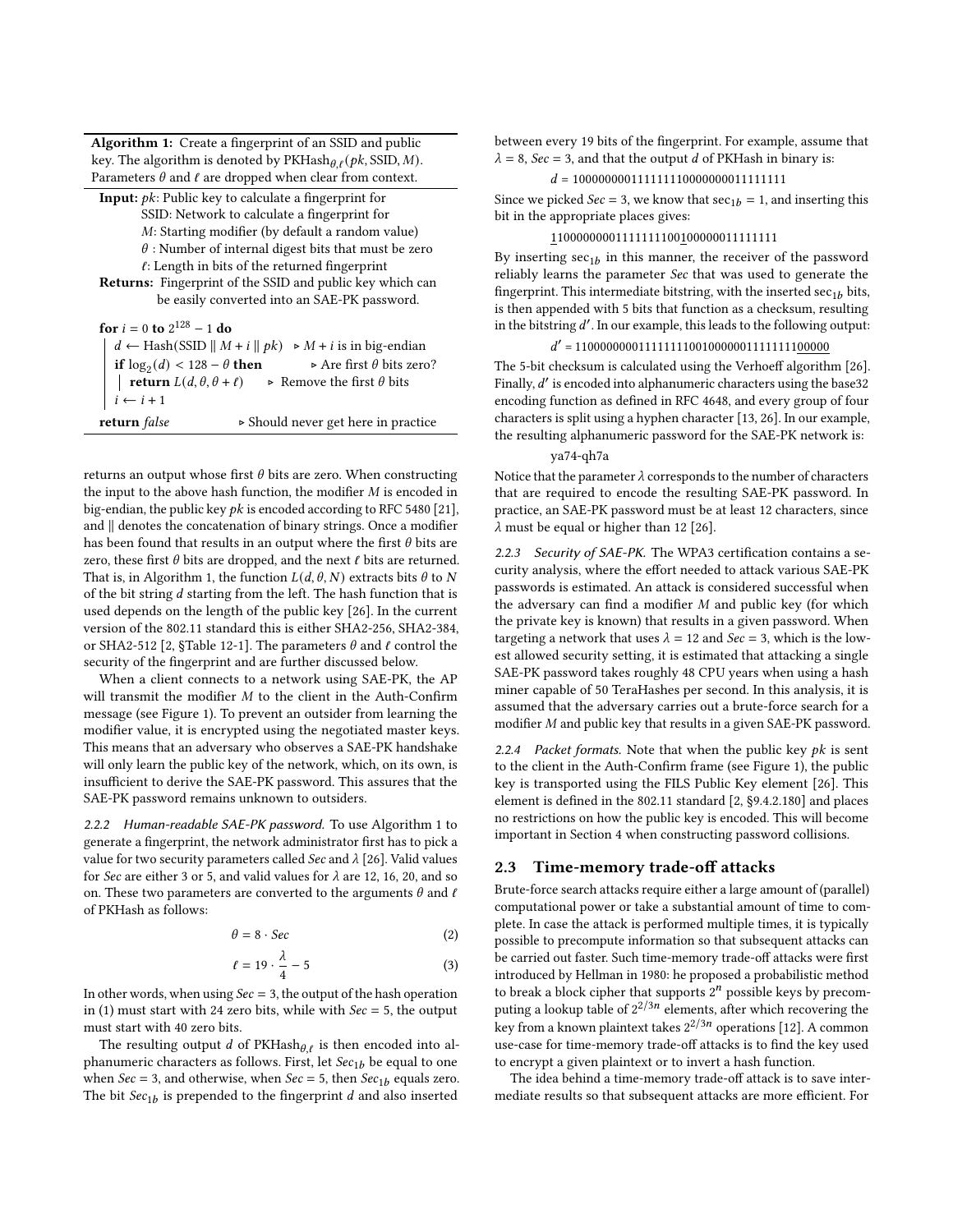instance, assume we want to build a table to recover the key that was used by a cipher  $E$  to encrypt a plaintext  $P_0$  when given the resulting ciphertext  $C_0$ . A naive idea is to iterate over all keys and save all resulting key and ciphertext pairs. However, this requires a large amount of storage. Instead, in a time-memory trade-off attack, the ciphertexts and keys are organized in chains, and only the first and last element of each chain is saved. The chains are created by defining a reduction function  $R$  that transforms a ciphertext into a key. We then define the function  $f(k) = R(E_k(P_0))$  that maps a key  $k$  to another key, and use this to construct a chain of keys:

$$
k_1 \xrightarrow{f(k_1)} k_2 \xrightarrow{f(k_2)} \dots \xrightarrow{f(k_{t-1})} k_t \tag{4}
$$

For every chain, only the first key  $k_1$  and last key  $k_t$  is stored. By changing the length  $t$  of the chain we can trade lookup time with memory. The first element of a chain is called the starting point, and the last element is commonly called the endpoint.

We can use the precomputed table, which consists of the starting points and endpoints of all chains, to find the key that was used to generate a ciphertext  $C$ . This is done by generating a new chain of keys of length  $t$  starting with key  $R(C)$ , where  $C$  is the captured ciphertext for which we want to find the key. For every generated key in this chain, we look whether this key is an endpoint of a chain stored in the table. Once such an endpoint is found, we can recreate the chain that was stored in the table. If the chain contains a key resulting in ciphertext  $C$  then we have successfully found the key that was used to encrypt the given plaintext. Otherwise, if no such key was found in the chain, we say that a false alarm has occurred, and we continue our search until  $t$  applications of  $f$  have been applied to  $R(C)$  where C is the captured plaintext.

It is important to note that time-memory trade-off attacks are probabilistic: there is no guarantee that all keys can be found in a table. The success probability depends on how the table is constructed and how large it is. Additionally, chains may collide with each other, meaning at some point they both generate the same (partial) chain of keys. To increase the success rate, and reduce the number of collisions, a common strategy is to create multiple smaller tables that each use a (slightly) different reduction function  $R$ .

After the introduction of time-memory trade-off attacks by Hellman, various improvements have been proposed. Two notable ones are Distinguished Points (DP) and rainbow tables. The idea behind distinguished points was first mentioned by Rivest [\[10,](#page-9-8) p.100] and later worked out by Borst et al. [\[5\]](#page-9-9). The advantage of distinguished points is that it reduces the number of table lookups, which can be important when working with large lookup tables. We elaborate on the usage of distinguished points in Section [3.](#page-3-0) In 2003, Oechslin proposed the usage of rainbow tables [\[20\]](#page-9-10), which among other things reduces the number of chain collisions while simultaneously reducing the number of expected table lookups compared to the classical method of Hellman.

#### <span id="page-3-0"></span>3 TIME-MEMORY TRADE-OFF ATTACK

In this section we explain how to perform a time-memory trade-off attack against SAE-PK. This consists of precomputing a table that an adversary can use to more easily convert an SAE-PK password into a valid modifier and public key for which the private key is known. We assume that the attacker repeatedly wants to attack the same SSID, which can occur when the administrator periodically changes the password of a network, or when the same SSID is used in multiple independent networks.

## 3.1 Motivation: reused and common SSIDs

Performing a time-memory trade-off attack is only meaningful when the precomputed table can be used repeatedly. In the case of SAE-PK, the precomputed table will (by default) be specific to a given SSID, since the SSID is used as a salt in the password derivation algorithm (recall Section [2.2\)](#page-1-3). This means a time-memory tradeoff attack is only relevant if the same SSID is reused.

In practice, there are two scenario in which it is meaningful to attack the same SSID multiple times. First, a network may use the same SSID for an extended period of time. For instance, a company may use its name for the SSID and this name will likely remain the same for several years. However, the public key of the SAE-PK protocol may be periodically refreshed, for instance when using new Wi-Fi hardware, which in turn changes the SAE-PK password. This implies the adversary may wish to attack the same SSID multiple times over a given time-frame.

Second, many different networks use the same SSID. For instance, based on statistics gathered by WiGLE, the most common SSID is xfinitewifi which, at the time of writing, is used by 17 289 341 networks [\[1\]](#page-9-11). Another example is linksys which is used by 3 137 128 networks. In general, network names based on a company name are common, where another example is an SSID such as stackbucks. This illustrates that in practice the same SSID might be attacked multiple times, making it beneficial to perform a time-memory trade-off attack where a precomputed table is constructed to more easily attack one SSID multiple times.

#### 3.2 Defining the hash and reduction function

Given a specific SSID, our goal is to be able to efficiently map an SAE-PK password into a modifier value  $M$  and a public key  $pk$ . The adversary can then use this information to create a rogue AP with the resulting public key  $pk$ , matching private key  $sk$ , and modifier  $M$ , such that these values result in the same SAE-PK password as the target network. In other words, we want to invert the function PKHash $_{\theta,\ell}$  (pk, SSID, M) for a given SSID, public key pk, and for given security parameters  $\theta$  and  $\ell$ . Note that the parameters  $\ell$  and  $\theta$  determine the type and maximum length of the SAE-PK passwords that we can invert (see Section [2.2\)](#page-1-3). To reduce storage requirements, we will directly work with the output of PKHash without converting it to the alphanumeric SAE-PK password representation. Inverting the function PKHash then implies finding a modifier value  $M$  such that, for all other given parameters of PKHash, the function will result in the desired output.

Before constructing the table, we need to define a reduction function that takes the output of PKHash and converts it to a modifier value  $M$  that we can give as input to the next PKHash call of the chain (recall Section [2.3\)](#page-2-2). For this reduction function we will use the output of PKHash and append it with zero bits until it has a total length of 16 bytes. With this construction, the counter inside PKHash will unlikely result in an overlap with a different output of the reduction function. This is because the reduction function pushes the output bits of PKHash to the left, while the counter in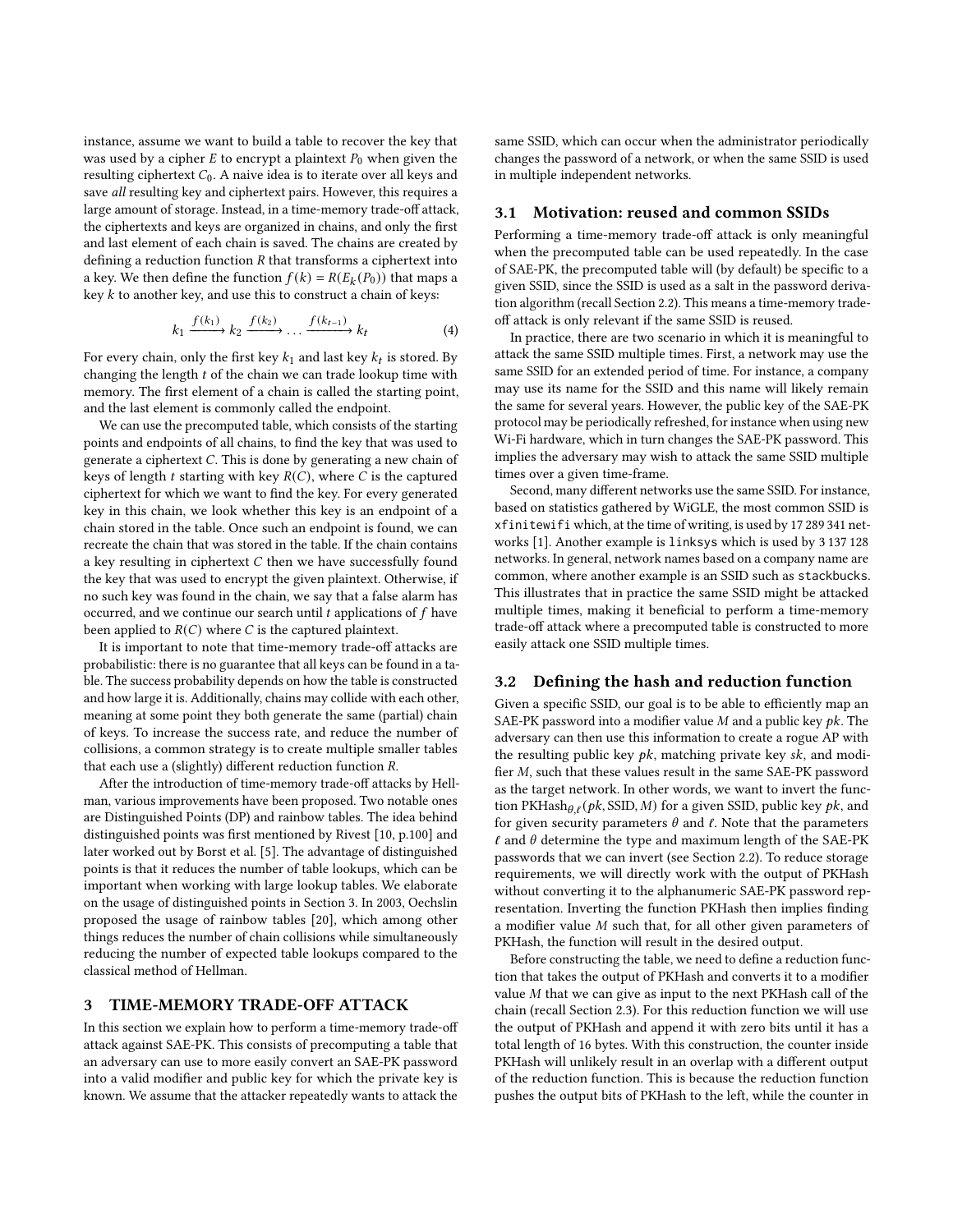<span id="page-4-0"></span>Table 1: Symbols used in this paper and their meaning.

| Symbol    | Description                                         |
|-----------|-----------------------------------------------------|
| λ         | Length of the SAE-PK password (defined in WPA3)     |
| Sec       | Security level of the fingerprint (defined in WPA3) |
| pk        | Public key                                          |
| sk        | Private key                                         |
| M         | Modifier value to calculate a fingerprint           |
| m         | Number of starting points in one table              |
| r         | Number of tables                                    |
| θ         | Number of SHA2 output bits that must be zero        |
|           | Length in bits of the desired fingerprint           |
| d         | Number of leading zeros in disting. fingerprints    |
| t         | Represents the (average) length of a chain          |
| $t_{min}$ | Minimum length of a chain                           |
| $t_{max}$ | Maximum length of a chain                           |
| L         | Number of chains that are stored in the table       |
| $\alpha$  | Expected number of chains in a table                |
| β         | Expected length of a chain                          |
|           |                                                     |

Algorithm [1](#page-2-1) increments the right-most bits. This will reduce the number of chains in the table that might otherwise collide.

#### 3.3 Constructing chains and tables

In order to construct chains we will make use of distinguished points. We opted for this approach because the generated tables are large, and we want to reduce the number of required lookups when using the table. This choice was also inspired by work of Nohl on the A5/1 cipher, where distinguished points were used for similar purposes [\[19\]](#page-9-12). When constructing a chain using distinguished points, we keep applying the reduction and PKHash function until we encounter a fingerprint with a given number of leading zero bits. This fingerprint is commonly called a distinguished endpoint and we will also call it a distinguished fingerprint. The number of leading zeros of a distinguished fingerprint is represented by  $d$ . This implies that the internal hash output in Algorithm [1](#page-2-1) must start with  $\theta + d$  zero bits. The advantage of using distinguished points is that fewer table lookups have to be performed when inverting a fingerprint compared to using rainbow tables [\[4,](#page-9-13) [20\]](#page-9-10).

To construct a single table, we pick  $m$  random fingerprints as starting points, denoted by  $k_1$  to  $k_m$ . For each starting point, we execute the reduction and PKHash function until we get a fingerprint that starts with  $d$  bits. The combination of the reduction and PKHash function, which corresponds to function  $f$  in the background section, can be written as follows:

$$
k_{i,j+1} = \text{PKHash}_{\theta,\ell} \left( pk, \text{SSID}, k_{i,j} \ll (32 \cdot 8 - \ell) \right) \tag{5}
$$

where  $k_{i,j}$  is the j-th point in chain *i*. Each chain *i* starts with fingerprint  $k_{i,1} = k_i$ . The operator « denotes a binary left shift, and the constant  $32 \cdot 8$  corresponds to the length of the modifier. To detect possible loops, we limit the length of a chain to at most  $t_{max}$  elements. In case no distinguished fingerprint was found after  $t_{max}$  applications of the reduction and PKHash function then the chain is discarded. Optionally, it is also possible to set a minimum chain length  $t_{min}$ , to prevent the inclusion of short chains.

3.3.1 Storage. For every chain i we store the starting fingerprint  $k_i$ , the distinguished endpoint  $k_{i,t}$ , and the length of the chain t. By storing the length of the chain we can merge chain collisions by keeping only the longest chain. That is, when a new distinguished endpoint is already part of the table, we only store the longest chain. As is typical for time-memory trade-off attacks, the table is sorted based on the distinguished endpoints. This allows one to perform lookups of an endpoint in logarithmic time.

3.3.2 Multiple tables. When using multiple tables, each table uses a unique reduction function to reduce the number of chain collisions. This improves the success rate of table lookups [\[4,](#page-9-13) [23\]](#page-9-14). We can easily construct a unique reduction function per table by encoding the index of the table into the high order bits of the modifier  $M$ . After the bits that encode the index of the table, the output of the previous PKHash call is placed. In other words, for table  $n$  out of  $r$ , the combination of the reduction and PKHash function can be written as follows:

$$
s_{table} = 32 \cdot 8 - \left\lceil \log_2(r) \right\rceil \tag{6}
$$

$$
s_{mod} = s_{table} - \ell \tag{7}
$$

$$
k_{i,j+1} = \text{PKHash}_{\theta,\ell} \left( pk, \text{SSID}, \, n \ll s_{table} \mid k_{i,j} \ll s_{mod} \right) \tag{8}
$$

Here the operator | denotes the binary OR operation.

#### 3.4 Precomputed table properties

To determine the efficacy of the constructed precomputed tables, we apply the analysis of Standeart et al. to our use case [\[23\]](#page-9-14). In our analysis we do not take into account chain collisions and corresponding merges. This simplifies the analysis at the cost of some reduction in precision [\[23,](#page-9-14) §8]. To also obtain precise estimates, we perform experiments using a proof-of-concept implementation.

3.4.1 Precomputation complexity. The cost of precomputing the table can be estimated by  $C = r \cdot m \cdot \delta$  where  $\delta$  can be approximated by  $2^d$  (its exact value is in Appendix [A\)](#page-10-1). Recall that  $r$  denotes the number of individual tables being computed and  $m$  denotes the number of chains, i.e., starting points, in each table (see also Table [1\)](#page-4-0). The result  $C$  equals the number of calls to PKHash. Since PKHash executes on average  $2^{\theta}$  SHA2 operations internally, the total number of expected SHA2 operations can be approximated by the formula  $r \cdot m \cdot 2^{\theta+d}$ .

3.4.2 Success rate. The expected success rate of finding an SAE-PK passphrase in a single table equals [\[23\]](#page-9-14):

$$
SR \approx \frac{s(\gamma m)}{2^{\ell}} \tag{9}
$$

See Appendix [A](#page-10-1) for Standeart's et al. formula to calculate the function  $s$ . In case we use  $r$  different tables, where each table has a different reduction function to reduce the number of chain collisions, the probability of a successful lookup is [\[23\]](#page-9-14):

$$
PS(r) = 1 - (1 - SR)^r
$$
 (10)

3.4.3 Storage requirements. Given that c bytes are needed to store one chain in the table, then the analysis in [\[23\]](#page-9-14) shows that the number of bytes needed to store the table is bounded by:

$$
c \cdot \frac{s(\gamma \cdot m)}{\beta} \cdot r \tag{11}
$$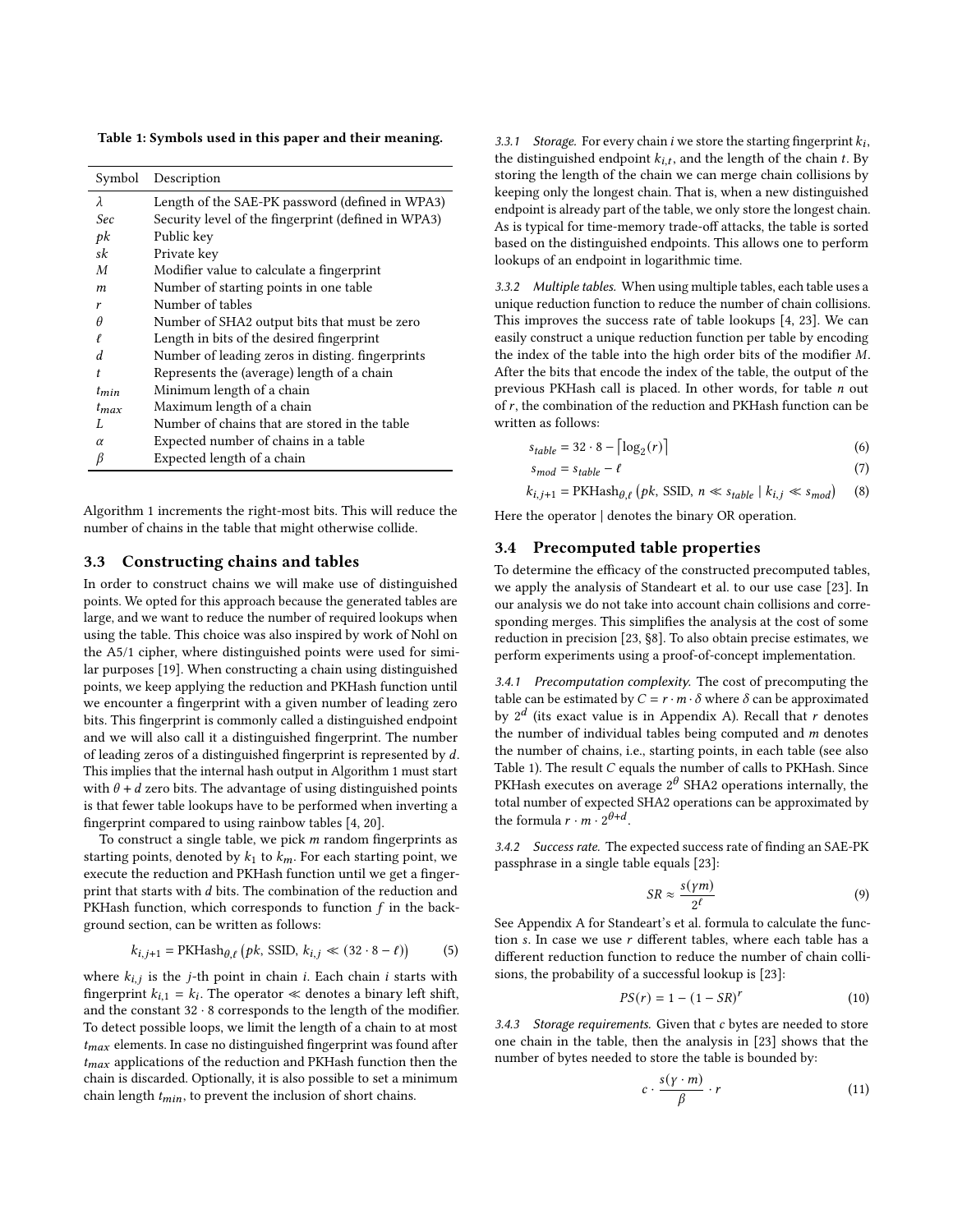The value for  $\beta$  can be approximated by  $2^d$  and its precise value based on [\[23\]](#page-9-14) is listed in Appendix [A.](#page-10-1)

3.4.4 Lookup complexity. The processing complexity, i.e., the expected number of calls to PKHash when looking up an element over all *r* tables, can be estimated using  $r \cdot \beta$ . Here  $\beta$  is the average length of a chain, which can be approximated by  $2^d$ . This assumes that there are no false alarms when looking up a password [\[23\]](#page-9-14).

## 3.5 Estimations and experiments

3.5.1 Analytical analysis. Based on the previously derived properties, we can estimate the cost of breaking SAE-PK under its lowest security setting, namely when  $\text{Sec} = 3$  and  $\lambda = 12$ . In this configuration, the derived parameters for PKHash are  $\theta = 24$  and  $\ell = 52$ . Assuming we want a success rate of at least 50% when looking up an SAE-PK password in the precomputed table, we can construct  $r = 2^{13}$  tables, where each table is constructed using  $m = 2^{26}$ starting fingerprints. Additionally, we can give chains a maximum length of  $t_{max} = 2^{16}$ , and let a distinguished fingerprint start with  $d = 13$  bits. Given that storing one chain requires 15 bytes, the storage requirement for all tables is less than 6 terabytes. To look up an SAE-PK passphrase under this configuration would require an expected  $2^{2\bar{6}}$  calls to PKHash, which results in an expected  $2^{50}$ SHA2 operations to look up a single SAE-PK password.

3.5.2 Time estimations. To estimate the computational time requirements for building the table and looking up elements, we first need to determine which SHA2 function is used in PKHash. Rather conveniently, the specific SHA2 hash function depends on the length of the public key, meaning the attacker can determine which SHA2 hash function will be used [\[26\]](#page-9-1). As a result, we can chose the most efficient SHA2 function supported by SAE-PK, and in our case we opted for SHA2-256.

We can now analyze the time required to build the table, assuming the weakest allowed SAE-PK security settings are used. Similar to the security analysis in the WPA3 certification, we take as reference a Bitcoin "hash miner" that is capable of performing 50 TeraHashes per second [\[26\]](#page-9-1). A Bitcoin miner internally performs a double SHA2-256 hash, meaning we would be able to perform at least 2<sup>46</sup> SHA2-256 hashes per second. This implies that constructing the table would take at least  $2^{30}$  seconds, which equals slightly more than 30 CPU years.

To look up an SAE-PK password in the precomputed table, we need to perform 2 <sup>50</sup> SHA2-256 operations. We assume that the attacker rents an Amazon p4d.24xlarge instance to look up passwords, which has 8 terabytes of storage and contains 8 NVIDIA A100 Tensor Cores, and hence has sufficient disk space to store the tables. This instance is able to calculate 2 <sup>35</sup> SHA2-256 hashes per second, meaning looking up a password would take at least 9 hours. At the time of writing, it costs less than \$10 to rent a spot instance of this type for one hour, meaning the estimated cost of a password lookup would be roughly \$90 under our assumptions.

All combined, if we construct a precomputed table for an SSID that is used by, for instance, one thousand networks, we can attack all those networks using this table. Based on our analysis, constructing the table would take 30 CPU years, and this process can be parallelized by using multiple devices. This implies that the amortized computational cost of attacking a single network becomes less than 12 days. In contrast, the current WPA3 specification assumes that attacking any network, independent of how common the SSID is, will cost roughly 48 CPU years.

3.5.3 Experiments. We implemented a proof-of-concept in C to confirm the principles behind the attack. Our current code only supports values for  $\theta$ ,  $\ell$ , and  $d$  that are multiples of eight, which was done to simplify the implementation. To also allow fast simulations, we used parameters  $\theta = 8$  and  $\ell = 24$  in our experiments. For the construction of the precomputed table we used  $d = 8$  for distinguished fingerprints,  $t_{max} = 2^{11}$  as the maximum chain length,  $m = 2<sup>8</sup>$  starting points per table, and  $r = 2<sup>8</sup>$  individual tables (with each a different reduction function).

With the above parameters, we performed an experiment where we looked up 400 passwords in the constructed table. On average one lookup required 2<sup>15.67</sup> calls to PKHash, while the expected number from our analysis is  $2^{15}$ . We conjecture that this higher time complexity is due to false alarms during a password lookup. In particular, on average there were 59 false alarms during a password lookup, and every false alarm required roughly  $2^{p} \approx 2^{8}$  extra PKHash calls. Under the above table configuration, the success rate of a password lookup was 34%, which is lower than our analytical prediction of 42%. We conjecture that this discrepancy is due to not taking into account chain collisions during the derivation of the analytical table properties: on average we observed that 38% of chains in a table were removed because they collided with other chains. Nevertheless, even if the success rate is lower than predicted, it shows the attack is feasible and must be taken into account when picking security parameters for a new SAE-PK network. We can also compensate for the lower practical success rate by generating bigger precomputed tables. Overall, these experiments confirm the correctness of our table construction.

#### 3.6 Discussion

Our results illustrate the feasibility of time-memory trade-off attacks against SAE-PK. When using a common SSID, we strongly encourage users to use a parameter of  $Sec = 5$ , or a longer password by setting  $\lambda$  to 16 or higher, in order to mitigate time-memory trade-off attacks.

Our experiments showed that, when solely relying on distinguished points to construct the tables, there is a high amount of chain collisions while constructing the table, and that there is a non-negligible number of false alarms when looking up a password in the table. Both these factors decrease the efficacy of the timememory trade-off. Inspired by [\[19\]](#page-9-12), we consider it interesting future work to combine the distinguished point technique with rainbow tables to reduce these two observed downsides.

One limitation of our proof-of-concept is that it only supports parameters that are a multiple of eight. As a result, important future work is to perform simulations for longer SAE-PK passwords and for different table parameters.

#### <span id="page-5-0"></span>4 CREATING PASSWORD COLLISIONS

In this section, we demonstrate how to create password collisions. That is, we create two networks with different SSIDs, but that both have the same SAE-PK password. This non-trivial to achieve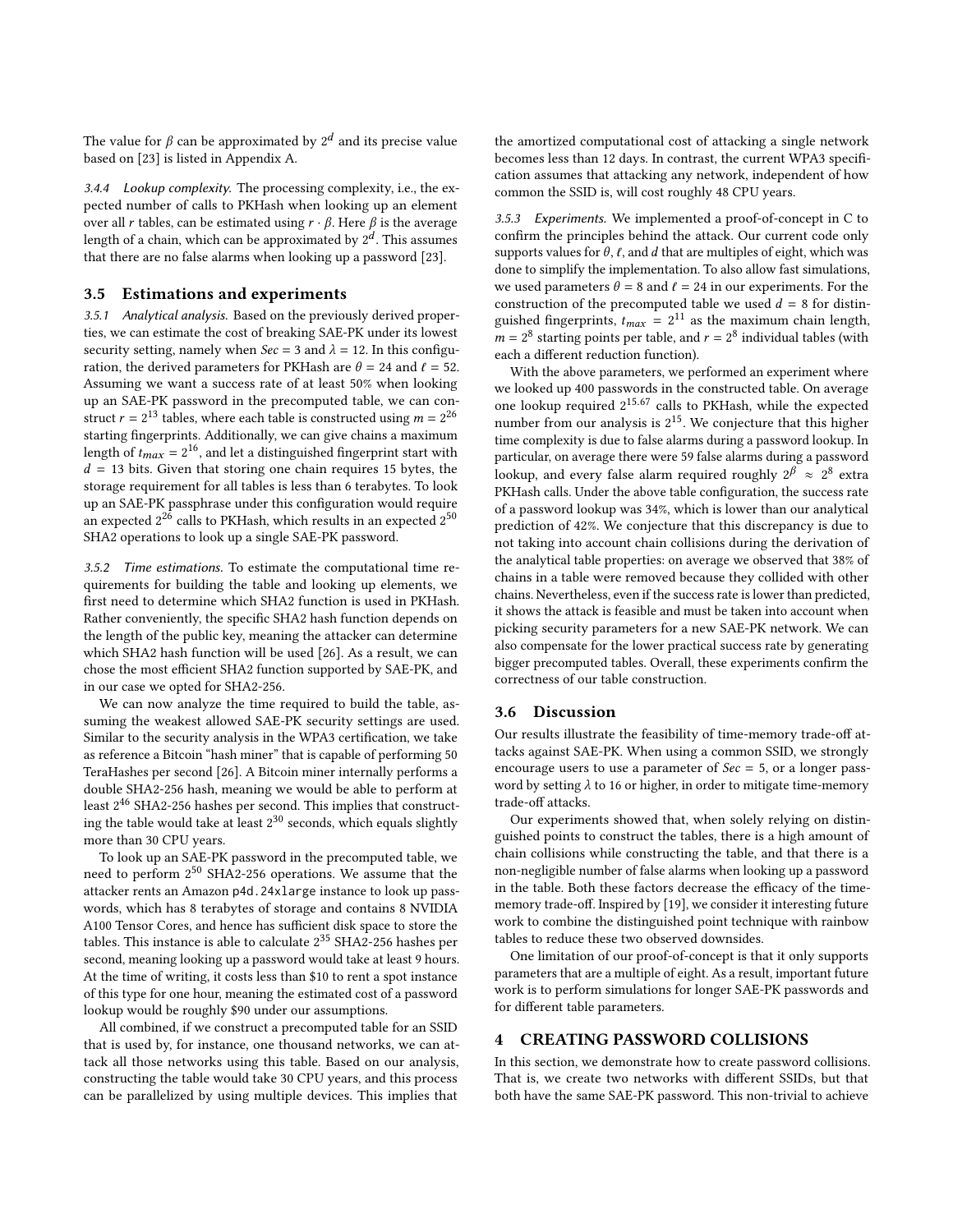<span id="page-6-0"></span>

| SSID <sub>1</sub>                                                                                                   | Modifier $M_1$ |  |  |  |  |  |  |  |  | Public key $pk_1$ |  |  |  |  |  |  |  |  |  |                  |  |  |  |  |  |  |  |  |
|---------------------------------------------------------------------------------------------------------------------|----------------|--|--|--|--|--|--|--|--|-------------------|--|--|--|--|--|--|--|--|--|------------------|--|--|--|--|--|--|--|--|
| s s i d _ 2 . 4 00 00 00 00 00 00 00 00 01 66 1C B5 30 8C 00 00 30 88 00 00 00 00 00 00 00 39 30 13 06 07 ··· 8E 18 |                |  |  |  |  |  |  |  |  |                   |  |  |  |  |  |  |  |  |  |                  |  |  |  |  |  |  |  |  |
| SSID 2                                                                                                              | Modifier M2    |  |  |  |  |  |  |  |  |                   |  |  |  |  |  |  |  |  |  | Public key $pk2$ |  |  |  |  |  |  |  |  |

Figure 2: Input given to PKHash such that the SAE-PK password of two SSIDs are identical. The top shows how this input is split into the SSID, modifier, and public key for the first network. The bottom shows how this input is split for the second network. The green underlined bytes can be modified so that the hash output starts with sufficiently many zeros.

because the SSID is used as a salt in the PKHash function. Nevertheless, we accomplish this by manipulating the input given to the SHA2 function in PKHash, and by abusing flexibilities in how libraries parse public keys. All combined, this implies that a single precomputed time-memory trade-off table can be used against different SSIDs. Concretely, we will first recap the encoding of public keys, then abuse known issues how certain libraries parse public keys, and finally we explore new parsing issues.

## 4.1 Constructing identical PKHash inputs

In our attack, one SSID must be the prefix of the other SSID, and we will construct a modifier and public key so that both networks will have the same password. For instance, we will have two networks "ssid" and "ssid\_2.4" for which we will construct a modifier M and public key  $pk$  such that the resulting SAE-PK password is identical. The core idea is to pick  $M$  and  $pk$  such that in both cases the PKHash algorithm gives exactly the same input to its internal hash function, meaning the resulting password is the same. The main challenge is to assure that the public key will be properly parsed in both cases.

Our construction for the modifier  $M$  and public key  $pk$  is shown in Figure [2.](#page-6-0) We let network 1 denote the network with the shorter SSID, and let network 2 denote the network with the longer SSID:

4.1.1 Modifier construction. The 16-byte modifier is always placed immediately after the SSID when constructing the input to the SHA2 function in PKHash. Therefore, to assure that the input is equal for both networks, the 16-byte modifier  $M_1$  of network 1 must start with the remaining characters of the longer SSID. In our example, this means that  $M_1$  must start with the ASCII encoding of " $2.4$ " (see Figure [2\)](#page-6-0). For modifier  $M_2$  of network 2, the last bytes of the modifier must equal the first few bytes of the public key of network 1, i.e., it must equal the first bytes of  $pk<sub>1</sub>$ . In our example in Figure [2,](#page-6-0) this means that  $M_2$  must end with the four bytes 30 8C 00 00.

Assuming that the longer SSID has  $x$  more characters compared to the shorter SSID, then  $16 - x$  bytes remain unconstrained in both  $M_1$  and  $M_2$ . These unconstrained bytes will be picked such that the resulting output of PKHash starts with sufficiently many zeros as required by the security parameter Sec.

4.1.2 Public key length and placement. The public key is placed immediately after the modifier when constructing the input to the SHA2 function in PKHash. To assure that the resulting input has the same length for both networks, the public key of network 2 must be shorter than the public key of network 1. This can be achieved because public keys do not have a fixed length, for instance, it depends on the elliptic curve being used and how they are encoded in binary. The challenge is that both public keys start at different positions in the input to PKHash. To keep this input equal for both networks, this means that a valid public key for network 2  $(pk<sub>2</sub>)$ must start in the middle of the public key of network 1  $(pk<sub>1</sub>)$ , as illustrated in Figure [2.](#page-6-0) To accomplish this we abuse flexibilities in the way that implementations parse public keys, which is described next.

# 4.2 Public key encoding and length fields

4.2.1 Public key encoding. The WPA3 specification states that the public key must be encoded according to RFC 5480 [\[21\]](#page-9-4). This means it must use the same format as the Subject Public Key Information field of X.509 certificates. The elliptic curve point inside this public key is encoded according to ANSI X9.63, but we first focus on the overall structure of the SubjectPublicKeyInfo and its (known) flexibilities.

The structure of the SubjectPublicKeyInfo field of X.509 certificates, i.e., the format of  $pk_1$  and  $pk_2$ , is described using ASN.1 notation. In particular, the public key consists of two main components, which are defined as follows using ASN.1:

```
SubjectPublicKeyInfo ::= SEQUENCE {
  algorithm AlgorithmIdentifier,
  subjectPublicKey BIT STRING
}
```
Remaining details of the encoding in ASN.1 are shown in Appendix [B.](#page-10-2) Summarized, the above means that there is first some metadata that describes the type of elliptic curve, and the second part is the elliptic curve point encoded according to section 4.3.6 of the X9.62 [\[3\]](#page-9-15) standard. The full ASN.1 structure is encoded to binary using DER (Distinguished Encoding Rules). Although in theory DER defines only one way to encode data, in practice some flexibility is possible when encoding the public key.

4.2.2 Variable length fields. The DER encoding uses a tag, length, value format. This is typically called a TLV format. The idea is that each element start with one or more bytes that define the type of the next element, then one or more bytes that define the length of the element, and finally the content of the element itself. The SubjectPublicKeyInfo field consists of a single TLV element, namely a sequence element. This in turn contains the two elements as shown previously. This outer sequence is encoded using a TLV element with as type the byte 30, as is also shown in the start of both public keys in Figure [2.](#page-6-0)

The length in a TLV element can be encoded using one or more bytes. When the length of the element is smaller or equal to 127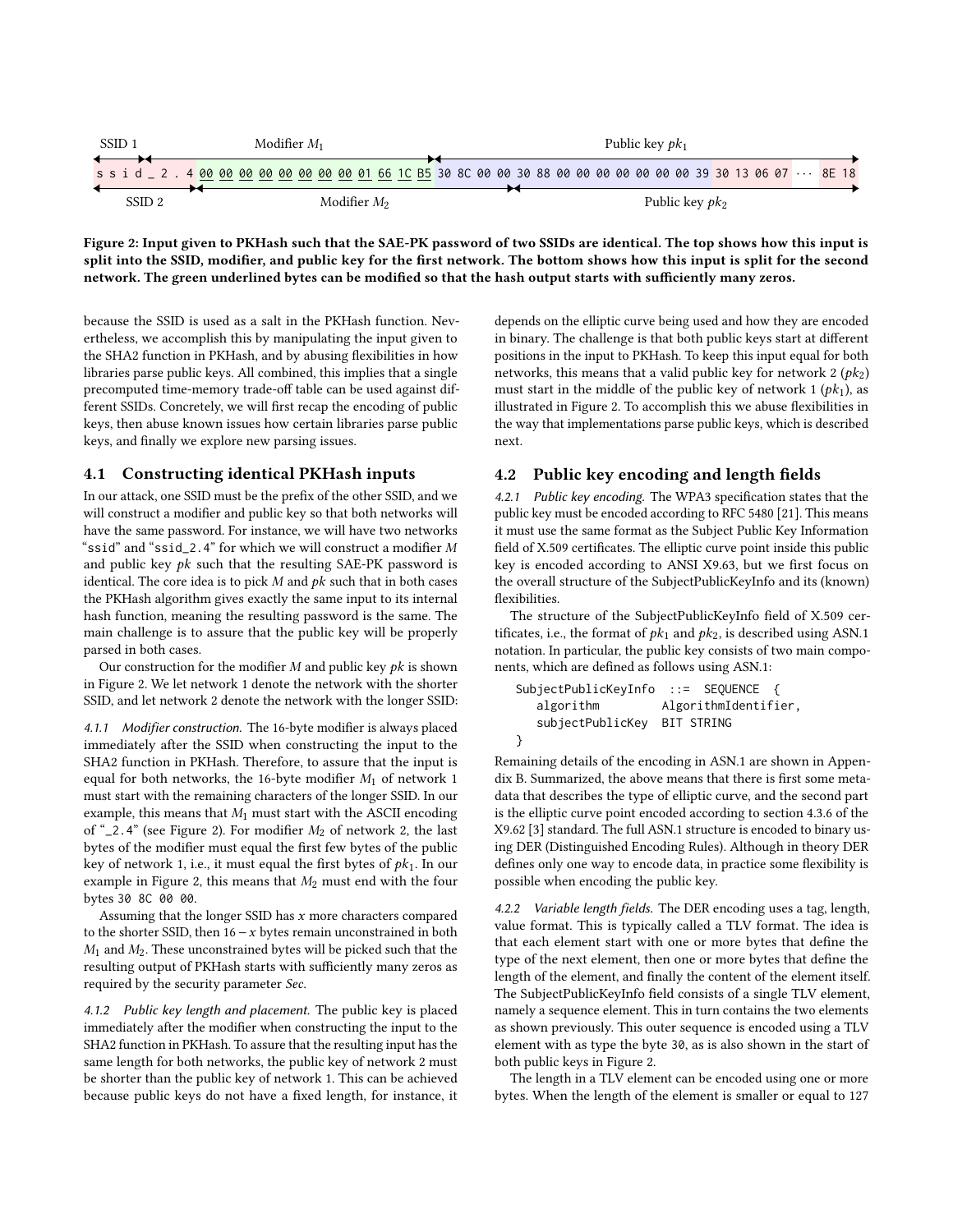<span id="page-7-0"></span>Table 2: Behaviour of crypto libraries regarding the parsing of ASN.1 length fields inside TLV elements. The second column contains the function used to parse length fields, the third column contains the maximum number of bytes in a variable length field, the fourth whether an arbitrary number of leading zeros are allowed, and the fifth column contains whether overflows in the length are detected.

| Library           | ASN.1 length function | Max bytes            | Leading zeros Overflow |          |
|-------------------|-----------------------|----------------------|------------------------|----------|
| OpenSSL           | asn1_get_length       | sizeof(long)         | Allowed                | Detected |
| WolfSSL           | GetLength_ex          | sizeof(int)          | Disallowed             | Detected |
| GnuTLS (libtasn1) | asn1_get_length_der   | sizeof(unsigned int) | Allowed                | Detected |
| MatrixSSL         | getAsnLength          |                      | Disallowed             | Detected |

<span id="page-7-1"></span>Table 3: Behaviour of crypto libraries regarding the parsing of X9.62 encoded elliptic curve points and the X.509 SubjectPublic-KeyInfo structure. The second column contains the function that we tested, the third column whether the length of the elliptic curve point is restricted, and the fourth whether the library accepts or rejects an x or y coordinate that is bigger than the prime of the curve. The fifth column contains the function used to parse the whole public key as included in the PKHash function.

| Library   | X9.62 point decoding function |     | Len. check Added prime | SubjectPublicKeyInfo parser |
|-----------|-------------------------------|-----|------------------------|-----------------------------|
| OpenSSL   | ec_GFp_simple_oct2point       | Yes | Rejected               | d2i PUBKEY                  |
| WolfSSL   | wc_ecc_import_x963            | No  | Accepted               | wc_EccPublicKeyDecode       |
| GnuTLS    | gnutls_pubkey_import_ecc_x962 | No  | Accepted               | gnutls_pubkey_import        |
| MatrixSSL | psEccX963ImportKey            | No  | Accepted               | psParseSubjectPublicKeyInfo |

bytes, then the length can be directly encoded as a single byte. When the length is bigger than 127, it can be encoded using a variable number of bytes: in that case the first byte has its high-order bit set and the remaining bits define how many bytes encode the length. For instance, if the first byte is 0x84, this means that the following 4 bytes encode the length of the element.

Against older libraries and implementation, it has been shown that variable length encoding can be abused to hide arbitrary data in the length field of an element [\[15\]](#page-9-16). For instance, we can specify the following element and length field:

30 8C 00 00 30 88 00 00 00 00 00 00 00 39

Here we start a sequence element (byte 30) and then specify that the length is encoded using 12 bytes (byte 8C). Assuming the target can handle at most 64-bit integers, this causes the first 4 length bytes (namely 00 00 30 88) to be ignored when reading the length due to an overflow. Put differently, some implementations will think this encodes a length of 56 (39 in hexadecimal). We can abuse this to put arbitrary data within a public key, without affecting how the public key is parsed. In particular, in our password collision attack, we can abuse this to hide a valid start of public key  $pk<sub>2</sub>$  within the first length field of another public key  $pk_1$  (see Figure [2\)](#page-6-0).

4.2.3 Implementation analysis. A notable implementation that was vulnerable to this was the TLS library of Mozilla, called Network Security Services (NSS). This bug was assigned CVE-2014-1569 and allowed an adversary to encode arbitrary data within the length field of an element, which was abused to attack the RSA cipher [\[15\]](#page-9-16).

To test for the feasibility of this construction in practice, we focus on Linux's hostap daemon. This is, to the best of our knowledge, the only open source implementation that supports SAE-PK at the time of writing. This daemon can be used with various TLS libraries, including OpenSSL, WolfSSL, and GnuTLS. Additionally, old versions of hostap were also ported to work with MatrixSSL [\[16\]](#page-9-17). We therefore focus on these four TLS libraries.

The result of our experiments is shown in Table [2.](#page-7-0) It shows the internal function that is used to parse the length of TLV elements, the maximum number of bytes that can be used to encode the length, whether an arbitrary number of leading zeros in the length encoding are allowed, and whether overflows are detected. Interestingly, modern versions of these libraries are no longer vulnerable since they all detect overflows. Nevertheless, we conjecture that new implementations of SAE-PK may repeat this mistake.

4.2.4 Creating a valid SAE-PK password. We now know one technique to create two identical inputs to PKHash for two different SSIDs. The last step is to assure that the resulting output of the PKHash starts with sufficiently many zeros (recall Section [2.2\)](#page-1-3). To achieve this, we can vary the value of modifier  $M_1$  excluding the bytes that overlap with the longer SSID. These bytes correspond to the green underlined bytes in Figure [2.](#page-6-0) This implies that the two SSIDs must only differ by a certain amount in length, otherwise there is no space left to assure that the output of PKHash starts with sufficiently many zeros. In the next section we discuss a method to overcome this limitation.

4.2.5 Experiments. To confirm that the same SAE-PK password is valid for two different SSIDs after applying the construction shown in Figure [2,](#page-6-0) we performed experiments using Linux's hostap daemon. In particular, we the compiled client with an OpenSSL library that was modified to accept overflows in the asn1\_get\_length function. For the access point we used hostapd, which was modified so that it can be configured to advertise and distribute the SAE-PK public key using a non-standard encoding that is provided by the attacker. We then created two networks, where the SSID of the first network is the prefix of the other, and configured both with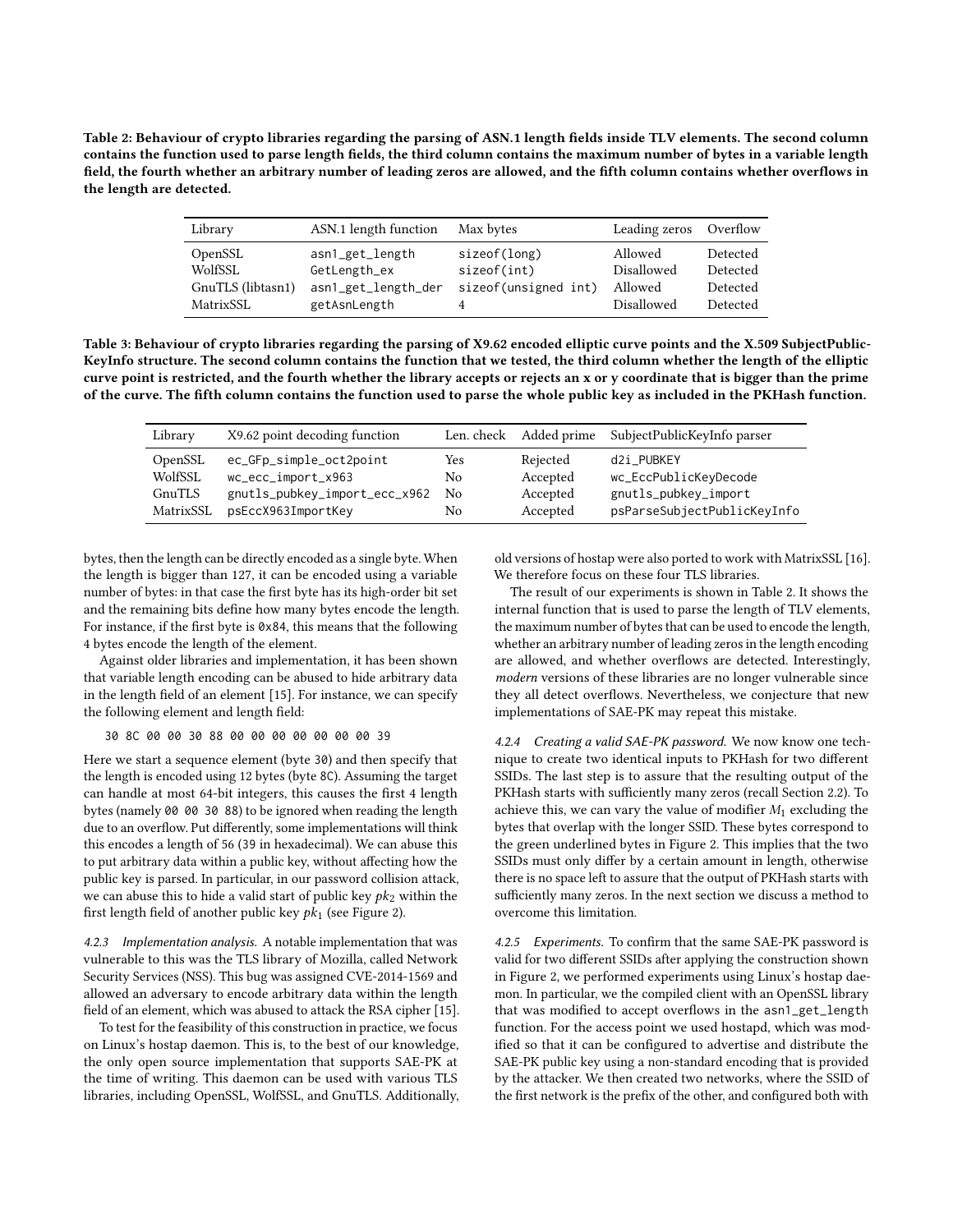the constructed public key encodings and modifiers as shown in Figure [2.](#page-6-0) This confirmed that the hostap client can successfully connect to the two different SSIDs using the same SAE-PK password.

# 4.3 Variations in point encoding

In order to assure that the output of PKHash starts with sufficiently many zeros, our previous approach was to change the modifier  $M$ . However, in our password collision attack, this limits the maximum difference in length between the two SSIDs. To overcome this problem, one method is to instead generate new public keys until we have found one that results in a PKHash output with enough zeros. The downside of this approach is that generating or modifying a public key can result in a significant overhead.

An alternative option is to change how the elliptic curve point of the public key is encoded. Inside the SubjectPublicKeyInfo structure, the subjectPublicKey field contains the point as an ECPoint type:

## ECPoint ::= OCTET STRING

The value of the ECPoint element is the binary encoding of an elliptic curve point according to the rules of section 4.3.6 in the X9.62 [\[3\]](#page-9-15) standard. The WPA3 certification specifies that this point must be encoded in compressed format when constructing the PKHash input [\[26\]](#page-9-1). An example encoding of a compressed elliptic curve point is:

03 // Type of this element is a BIT STRING 22 // Length of the BIT STRING element

00 // Number of unused bits in the final byte

03 // We are encoding a compressed point

24 40 58 8D A5 02 95 5C B4 C8 49 85 FD 1F 7D A7

1A 17 6B 72 9B 06 EB 72 20 70 00 A8 35 45 8E 18

The first byte (here 03) defines that this element is an BIT STRING, the second byte (here 22) denotes the length of the element, and the third byte (here 00) defines that all bits in the last byte of the octet string are used. Note that a BIT STRING is used to encode the point: the idea is that, although the ECPoint itself is an OCTET STRING, it is directly mapped to a BIT STRING when placed inside the subjectPublicKey field [\[21\]](#page-9-4). After these three bytes (03 22 00), the X9.62 encoding of the elliptic curve point starts.

The X9.62 and X9.63 standard both define an identical method to encode the elliptic curve point, but unfortunately these standards not freely accessible. As a result, in practice the open SECG standard [\[6,](#page-9-18) §2.3.3] is often referenced instead, because it contains a compatible description of how to encode a (compressed) elliptic curve point. Fortunately, all these standard encode points in the same way, with the exception that SECG does not define the hybrid point encoding method. In practice, the libraries that we inspected mainly support compressed and uncompressed point encoding, with only few libraries supporting hybrid point encoding.

An uncompressed elliptic curve point starts with the byte 04 and is followed by the x and y coordinate of the point. A compressed points starts with either the byte 02 or 03 and is followed by the x coordinate. The value of the y coordinate can then be derived from the x coordinate and from the first byte. That is, the first byte 02 or 03 of an compressed point defines which of the two possible y coordinates should be taken.

Instead of constantly generating new public keys until the PKHash output contains enough zeros, we can instead change how a point is

encoded. In particular, we can add the prime  $p$  of the elliptic curve field to the encoded coordinates. This results in an equivalent representation of the point since all operations are done modulo  $p$  when processing the point. Although the X9.62, X9.63, and SECG standard state that implementations must not accept such encodings, in practice we did observe that WolfSSL, GnuTLS, and MatrixSSL accepts such encodings (see Table [3\)](#page-7-1). This provides an efficient method to change how the public key is encoded. For instance, the following encodes the same point as above:

|  |  |  | 03 24 00 // Type and length header |  |  |                                                 |  |  |
|--|--|--|------------------------------------|--|--|-------------------------------------------------|--|--|
|  |  |  | 03 // Compressed point             |  |  |                                                 |  |  |
|  |  |  |                                    |  |  | 00 01 // Prime p was added to x coordinate      |  |  |
|  |  |  |                                    |  |  | 24 40 58 8C A5 02 95 5D B4 C8 49 85 FD 1F 7D A7 |  |  |
|  |  |  |                                    |  |  | 1A 17 6B 73 9B 06 EB 72 20 70 00 A8 35 45 8E 17 |  |  |

Some implementations do check that a coordinate consists of an even number of bytes, but that can easily be satisfied by pretended an extra zero byte.

Note that when the AP transports the key to the client inside a FILS element, it is not specified whether the elliptic curve public key must be encoded in compressed or uncompressed form, and in general no checks are performed on the transported public key. As a result, when an adversary creates a rogue AP, arbitrary encodings of the public key can be sent to the client, and it will depend on the crypto library of the client which encodings are accepted (see Table [3\)](#page-7-1).

# 4.4 Practical applications

By constructing SAE-PK password collisions for two SSIDs, we can build a precomputed time-memory trade-off table that can be used to attack two SSIDs. This further increases the motivation for an attacker to invest the cost of performing this precomputation, since it can subsequently be used to attack a larger number of networks.

#### <span id="page-8-0"></span>5 DISCUSSION

To prevent our discovered attacks, we recommend the following backwards-compatible defenses, and we also propose a design change to SAE-PK:

Backwards-compatible defenses. To prevent SAE-PK password collisions, a client should only allow one possible encoding of the public key. To mitigate time-memory trade-off attacks, the network should use a security parameter of  $Sec = 5$ , or should use passwords of length  $\lambda = 16$  or longer. Alternatively, the network administrator can decide to use a unique SSID, since adversaries are less likely to create a computed table for unique SSIDs.

Design changes. The input given to the SHA2 function inside PKHash should be updated to start with a single byte that represents the length of the SSID. This effectively forces an attacker to commit to a specific SSID length when constructing the precomputed time-memory trade-off table, and prevents our SAE-PK password collision attacks. Unfortunately, this change is not backwardscompatible.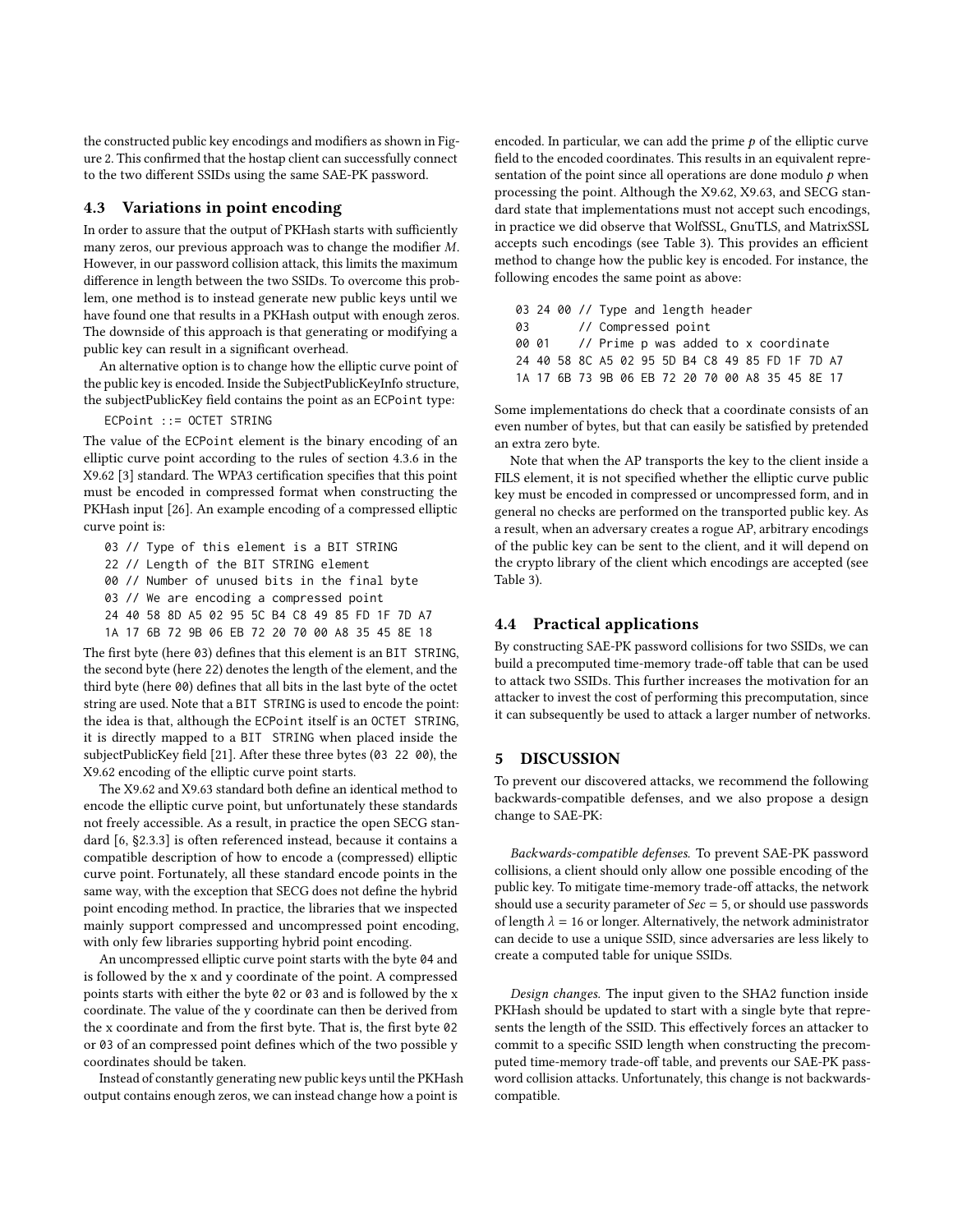# <span id="page-9-2"></span>6 RELATED WORK

The older WPA2 protocol was quickly found to be vulnerable to offline dictionary attacks [\[17\]](#page-9-19). It uses PBKDF2 to derive a Pairwise Master Key (PMK) from the password and SSID, and then uses the 4-way handshake to combine the PMK with two random nonces to derive a unique session key. An adversary can capture the 4-way handshake and then brute-force the password until a correct session key is found. Because of the inclusion of two random 32-byte nonces to derive the session key, it is infeasible to perform a time-memory trade-off attack against the 4-way handshake. Nevertheless, because offline brute-forcing of the passphrase was slow on personal computers, lookup tables were created to speedup this process [\[22\]](#page-9-20). In particular, the tables were used to avoid the computationally costly PBKDF2 hash by mapping an SSID and password to the corresponding Pairwise Master Key (PMK). These tables covered the top 1 000 SSIDs using a dictionary of 172 000 possible passwords, which was later extended to a dictionary of one million words. Their resulting lookup tables where 7 GB and 33 GB large. Due to the rise of GPU-based password cracking, the need for such tables has decreased.

Regarding the security of WPA3, Vanhoef and Ronen discovered side-channel vulnerabilities in the first version of WPA3 [\[25\]](#page-9-0), which have meanwhile been addressed in the latest version of WPA3 [\[26\]](#page-9-1). De Almeida Braga et al. later discovered that some implementations did not defend against these side-channel flaws even after the public disclosure of these flaws [\[9\]](#page-9-21).

Hellman introduced the time-memory trade-off attack [\[12\]](#page-9-7). These were later improved by Oechslin to what are called rainbow tables [\[20\]](#page-9-10). A combination of distinguished points and rainbow tables were used by Nohl to carry out a time-memory trade-off attack against the A5/1 cipher [\[19\]](#page-9-12). This attack was later made more efficient by making use of FPGAs [\[14\]](#page-9-22).

Flexibilities in parsing public keys were previously abused to attack RSA ciphers [\[11,](#page-9-23) [24\]](#page-9-24). In this line of work it was also discovered that some libraries accept arbitrary parameters in the algorithm identifier, which was assigned CVE-2018-16151, and they also discovered other parsing flexibilities in cryptographic libraries [\[7,](#page-9-25) [8\]](#page-9-26).

#### <span id="page-9-3"></span>7 CONCLUSION

By performing a time-memory trade-off attack against WPA3's SAE-PK protocol, it becomes possible to break a password using a lower amortized computational cost than previously assumed. In order to mitigate such attacks, we recommend that networks with a common SSID set the security parameter Sec to 5. Alternatively, such networks can decide to use a longer SAE-PK password at the cost of decreased usability, or they can decide to change the SSID to a more unique one. Finally, we consider it interesting future work to combine the technique of distinguished points with rainbow tables to further optimize our time-memory trade-off attack against SAE-PK in practice.

## ACKNOWLEDGMENTS

This research is partially funded by the Research Fund KU Leuven, and by the Flemish Research Programme Cybersecurity. Mathy Vanhoef holds a Postdoctoral fellowship from the Research Foundation Flanders (FWO).

#### REFERENCES

- <span id="page-9-11"></span>[1] [n. d.]. WiGLE Stats. Retrieved 26 December 2021 from [https://wigle.net/stats.](https://wigle.net/stats)
- <span id="page-9-5"></span>IEEE Std 802.11. 2020. Wireless LAN Medium Access Control (MAC) and Physical Layer (PHY) Spec.
- <span id="page-9-15"></span>[3] ANSI. 1999. X9. 62-1998: Public key cryptography for the financial services industry: The elliptic curve digital signature algorithm (ECDSA). American National Standards Institute (ANSI) (1999).
- <span id="page-9-13"></span>[4] Johan Borst. 2001. Block ciphers: Design, analysis and side-channel analysis. Ph. D. Dissertation. KU Leuven, Leuven, Belgium.
- <span id="page-9-9"></span>Johan Borst, Bart Preneel, and Joos Vandewalle. 1998. On the time-memory tradeoff between exhaustive key search and table precomputation. In Symposium on Information Theory in the Benelux. TECHNISCHE UNIVERSITEIT DELFT, 111–118.
- <span id="page-9-18"></span>[6] D Brown. 2009. Standards for efficient cryptography, SEC 1: elliptic curve cryptography. Released Standard Version 1 (2009).
- <span id="page-9-25"></span>[7] Sze Yiu Chau. 2019. A Decade After Bleichenbacher'06, RSA Signature Forgery Still Works. Black Hat USA (2019).
- <span id="page-9-26"></span>[8] Sze Yiu Chau, Moosa Yahyazadeh, Omar Chowdhury, Aniket Kate, and Ninghui Li. 2019. Analyzing semantic correctness with symbolic execution: A case study on PKCS# 1 v1.5 signature verification. In Network and Distributed Systems Security (NDSS) Symposium 2019.
- <span id="page-9-21"></span>[9] Daniel de Almeida Braga, Pierre-Alain Fouque, and Mohamed Sabt. 2020. Dragonblood is still leaking: Practical cache-based side-channel in the wild. In Annual Computer Security Applications Conference. 291–303.
- <span id="page-9-8"></span>[10] Dorothy E Denning and Peter J Denning. 1979. Data security. ACM Computing Surveys (CSUR) 11, 3 (1979), 227–249.
- <span id="page-9-23"></span>[11] Hal Finney. 2006. Bleichenbacher's RSA signature forgery based on implementation error. Retrieved 21 November 2021 from [https://mailarchive.ietf.org/arch/](https://mailarchive.ietf.org/arch/msg/openpgp/5rnE9ZRN1AokBVj3VqblGlP63QE/) [msg/openpgp/5rnE9ZRN1AokBVj3VqblGlP63QE/.](https://mailarchive.ietf.org/arch/msg/openpgp/5rnE9ZRN1AokBVj3VqblGlP63QE/)
- <span id="page-9-7"></span>[12] Martin Hellman. 1980. A cryptanalytic time-memory trade-off. IEEE transactions on Information Theory 26, 4 (1980), 401–406.
- <span id="page-9-6"></span>[13] Simon Josefsson. 2006. The Base16, Base32, and Base64 Data Encodings. RFC 4648.<https://doi.org/10.17487/RFC4648>
- <span id="page-9-22"></span>[14] Maria Kalenderi, Dionisios Pnevmatikatos, Ioannis Papaefstathiou, and Charalampos Manifavas. 2012. Breaking the GSM A5/1 cryptography algorithm with rainbow tables and high-end FPGAS. In 22nd International conference on field programmable logic and applications (FPL). IEEE, 747–753.
- <span id="page-9-16"></span>[15] Adam Langley. 2014. PKCS# 1 Signature Validation. Retrieved 21 November 2021 from [https://www.imperialviolet.org/2014/09/26/pkcs1.html.](https://www.imperialviolet.org/2014/09/26/pkcs1.html)
- <span id="page-9-17"></span>[16] Jouni Malinen. 2007. oepnssl vs. matrixssl. Retrieved 5 January 2022 from [http://lists.shmoo.com/pipermail/hostap/2007-October/016357.html.](http://lists.shmoo.com/pipermail/hostap/2007-October/016357.html) [17] Robert Moskowitz. 2003. Weakness in passphrase choice in WPA interface.
- <span id="page-9-19"></span>Retrieved 26 December 2021 form [https://wifinetnews.com/archives/2003/11/](https://wifinetnews.com/archives/2003/11/weakness_in_passphrase_choice_in_wpa_interface.html) weakness in passphrase choice in wpa interface.html.
- <span id="page-9-27"></span>[18] Yoav Nir, Simon Josefsson, and Manuel Pégourié-Gonnard. 2018. Elliptic Curve Cryptography (ECC) Cipher Suites for Transport Layer Security (TLS) Versions 1.2 and Earlier. RFC 8422.<https://doi.org/10.17487/RFC8422>
- <span id="page-9-12"></span>[19] Karsten Nohl. 2010. Attacking phone privacy. Black Hat USA (2010), 1–6.
- <span id="page-9-10"></span>[20] Philippe Oechslin. 2003. Making a faster cryptanalytic time-memory trade-off. In Annual International Cryptology Conference. Springer, 617–630.
- <span id="page-9-4"></span>[21] Tim Polk, Russ Housley, Sean Turner, Daniel R. L. Brown, and Kelvin Yiu. 2009. Elliptic Curve Cryptography Subject Public Key Information. RFC 5480. [https://](https://doi.org/10.17487/RFC5480) [doi.org/10.17487/RFC5480](https://doi.org/10.17487/RFC5480)
- <span id="page-9-20"></span>[22] RenderMan, Joshua Wright, Thorn, Dragorn, H1kari, and Twitchy. 2006. Church of Wifi WPA-PSK Lookup Tables. Retrieved 26 December 2021 from [https://www.](https://www.renderlab.net/projects/WPA-tables/) [renderlab.net/projects/WPA-tables/.](https://www.renderlab.net/projects/WPA-tables/)
- <span id="page-9-14"></span>[23] Francois-Xavier Standaert, Gael Rouvroy, Jean-Jacques Quisquater, and Jean-Didier Legat. 2002. A Time-Memory Tradeoff Using Distinguished Points: New Analysis & FPGA Results. In Revised Papers from the 4th International Workshop on Cryptographic Hardware and Embedded Systems (CHES '02). Springer-Verlag, Berlin, Heidelberg, 593–609.
- <span id="page-9-24"></span>[24] Filippo Valsorda. 2016. Bleichenbacher'06 signature forgery in Python-RSA. Retrieved 21 November 2021 from [https://blog.filippo.io/bleichenbacher-06](https://blog.filippo.io/bleichenbacher-06-signature-forgery-in-python-rsa/) [signature-forgery-in-python-rsa/.](https://blog.filippo.io/bleichenbacher-06-signature-forgery-in-python-rsa/)
- <span id="page-9-0"></span>[25] Mathy Vanhoef and Eyal Ronen. 2020. Dragonblood: Analyzing the Dragonfly Handshake of WPA3 and EAP-pwd. In IEEE Security & Privacy (SP). IEEE
- <span id="page-9-1"></span>[26] Wi-Fi Alliance. 2020. WPA3 Specification Version 3.0. Retrieved 20 November 2021 from [https://www.wi-fi.org/file/wpa3-specification.](https://www.wi-fi.org/file/wpa3-specification)